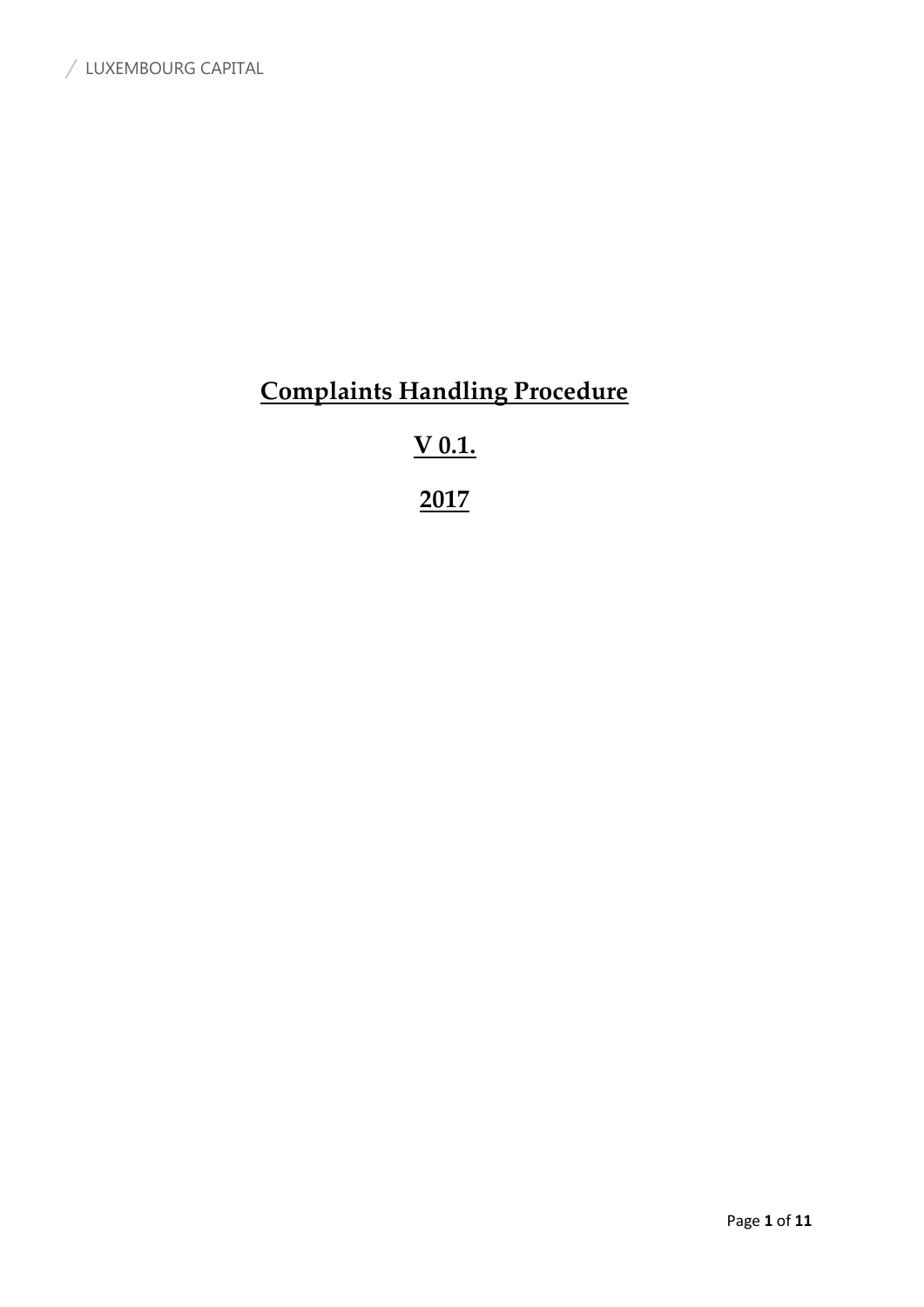## **1. Introduction**

For the management of any professional of the financial sector, as well as for the CSSF, who is responsible for the prudential supervision of the latter, client or investor claims can be tell-tale symptoms of malfunctions in the financial market. A client or investor who addresses a claim or a complaint to a professional of the financial sector will be all the more willing to accept the answer of the professional or their suggestion for a resolution and renew his confidence in the professional and the financial market, if he sees his claim handled with diligence, transparency and objectivity.

As required by article 7 of the CSSF Regulation 10-4 and the CSSF Regulation 16-07 Luxembourg Capital Partners S.A. (herein after also "the Company") has put in place the present "Complaints Handling procedure", which requires a reasonable and expeditious treatment of complaints that clients or investors could raise against the Company. The procedure, which has been approved by the Board of Directors of the Company, follows closely the provisions of the relevant laws in Luxembourg and is subject to revision whenever material modifications in the law occur.

In conformity with article 15 of CSSF regulation 16-07 the procedure is publicly available to the Company's clients, investors and counterparties via publication on the Company's website: www.luxembourgcapital.lu.

The purpose of this procedure is three-fold:

- to describe the Company's internal process for the reception and processing of clients' and investors' complaints;
- to inform any interested party on how the CSSF intervenes when it receives a client or investor complaint;
- to identify and mitigate any possible conflicts of interests.

Luxembourg Capital Partners S.A. shall take every effort to ensure that all possible client or customer complaints are being escalated to the Company; including those complaints lodged directly to a third party to whom a specific function has been delegated (including distributors, delegated managers or administrative agents).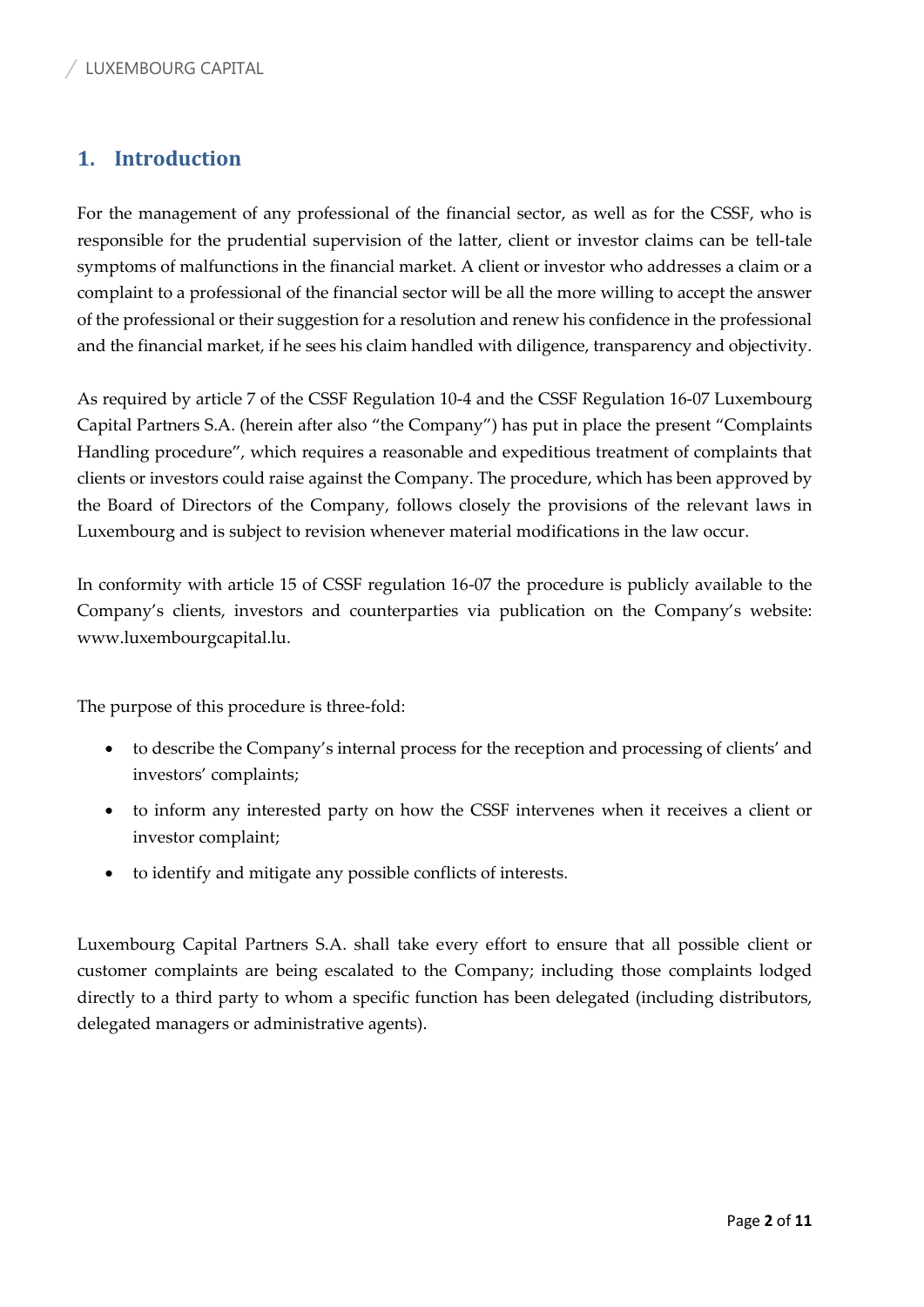# **2. Procedure for handling complaints**

## **2.1. Responsible Person**

Luxembourg Capital Partners S.A. appoints Mr Clément Gauthier as the person in charge of client and investor complaints and – according to CSSF Circular 12/546, CSSF Regulation  $N^{\circ}$  10-4 and CSSF Regulation n°16-07 - notifies this appointment, and any future change, to CSSF. The handling of client and investor complaints is under the authority of Mr Clément Gauthier.

All client or investor complaints should be addressed in writing to:

Luxembourg Capital Partners S.A.

Att. Clément Gauthier

25A, Boulevard Royal,

L-2449,Luxembourg

Telephone: +352 27 44 27

Email address: [c.gauthier@luxcap.lu](mailto:c.gauthier@luxcap.lu)

Mr Gauthier will act as the single point of contact for all complaints and will be accountable notably for:

- Filing the complaint form (*appendix 1*);
- Logging the complaint in the Luxembourg Capital Partners S.A. complaint register (*appendix 2*);
- Sending a receipt of complaint to the client or investor within two working days from receiving the complaint;
- Communicating the final decision to the client or investor.

### **2.2. Complaints handling process**

The treatment of complaints will be conducted diligently and in a timely manner, on the basis of objectivity and truth and aiming at the resolution of complaints without judicial proceedings.

In general, the Compliance Officer of the Company shall answer the complaint within a few business days following its receipt.

Complex cases that require in depth review shall be resolved as quickly as possible, but may take longer than the general case.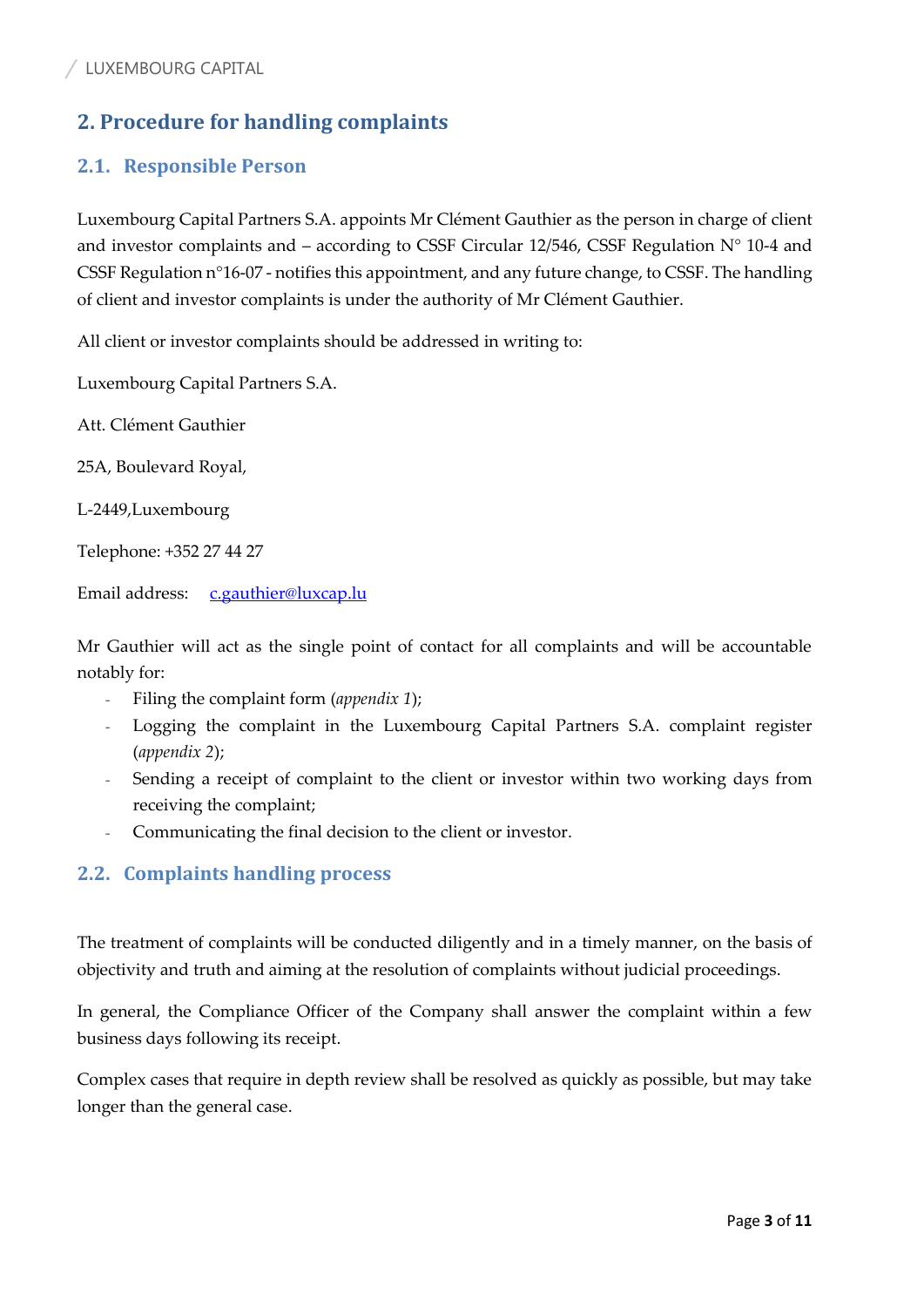The complaints handling process encompasses the following steps:

#### **Receipt of the complaint:**

Complaints can be addressed to the Company free of charge. Any complaint received must be notified to the person in charge of client and investor complaints.

Upon receiving the Complaint, the Managers shall establish whether this is a first complaint or a follow-up on an existing complaint and then shall transfer the matter further to the person in charge of client and investor complaints.

The person in charge of client and investor complaints must acknowledge receipt of the Complaint, within two working days of receiving it. The acknowledgement should be sent in written to the claimant, without accepting any liability at this stage.

To be considered "eligible", a complaint should contain a clear identification of the client/ investor, their address, telephone number or email address, the date of the complaint, the signature of the client/ investor and a description of the facts that make the object of the complaint. The complaint may be addressed under any written form, however only readable complaints will be dealt with.

In case the complaint is rejected for whatever reason, the person in charge of client and investor complaints shall provide the interested party with a duly substantiated decision. The complaint will be then considered as "closed".

#### **Analysis of the Complaint**

The person in charge of client and investor complaints will analyse without delay any claim brought to his attention. Specifically, he shall:

- o establish the authenticity (verification of signatures), exact nature and relevance of the complaint;
- o establish whether the Company is indeed related to the facts raised in the complaint;
- o identify the processes that make the subject of the complaint;
- o identify the various responsibilities of the members of the staff of the Company in relation to the content of the complaint;
- o assess the urgency of the complaint both in terms of the risks posed on the commercial relationship and the potential financial impact.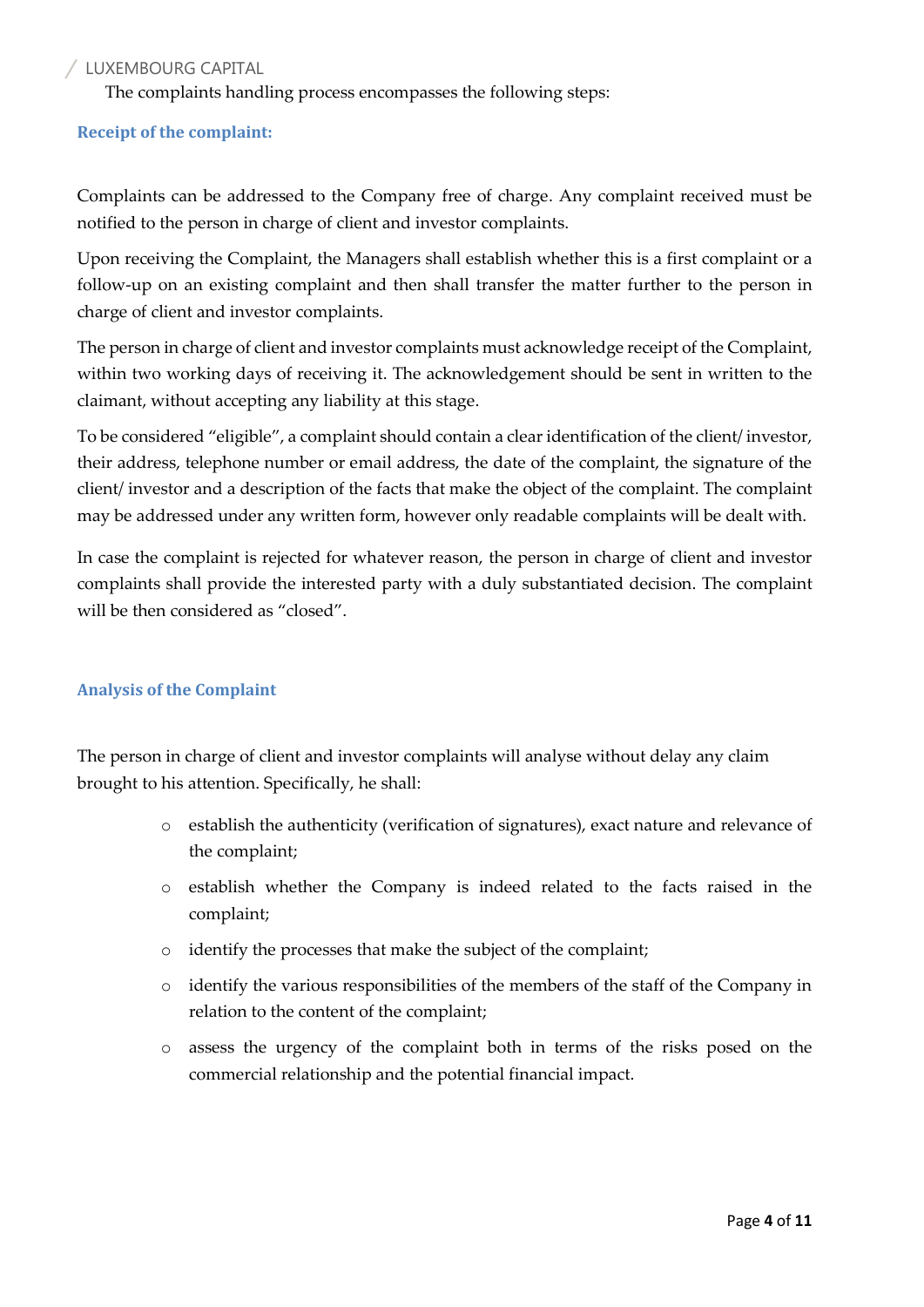NB: Even if it must be assumed, until proved otherwise, that a complaint has been made in good faith, the contrary may also be possible. In this case, the CSSF invites financial professionals to put a determined and orderly end to any business relationship that is no longer based on trust.

If at the end of the person in charge of client and investor complaints analysis, the content of the claim is found to be within the jurisdiction of the Company, he shall officially log the complaint as described in the section following below. A copy of the referenced claim will be sent to:

- o the Manager of the Service concerned;
- o the head of Internal Audit;
- o the Management team.

#### He shall then proceed to:

- o collect, with the help of the Service concerned, all main documents relating to operations that make the subject of the complaint;
- o perform further investigative work in order to establish the potential liability, malfunctions, breaches of existing procedures or lack of formalization of process. If it turns out that the complaint received is the result of organizational and/or procedural shortcomings, the Internal Audit function should describe in a brief report the flaws and weaknesses encountered during their investigations. The Internal Audit function will issue recommendations to address the identified gaps;
- o ensure coordination between the various Services concerned with a view of formulating an appropriate response to the Complaint.

#### **Log of Complaints:**

Luxembourg Capital Partners S.A. has put in place a complaint log, in which the progress of each individual complaint can be monitored is maintained. All correspondence between interested parties shall be stored in both hard copy and electronical format in the individual client or investor file for a period of five years following the complaint.

The person in charge of client and investor complaints shall put in place and maintain a summary report of the complaint received and of the subsequent correspondence (*appendix 2*). The Complaint log may be forwarded to the CSSF according the circular 12/546.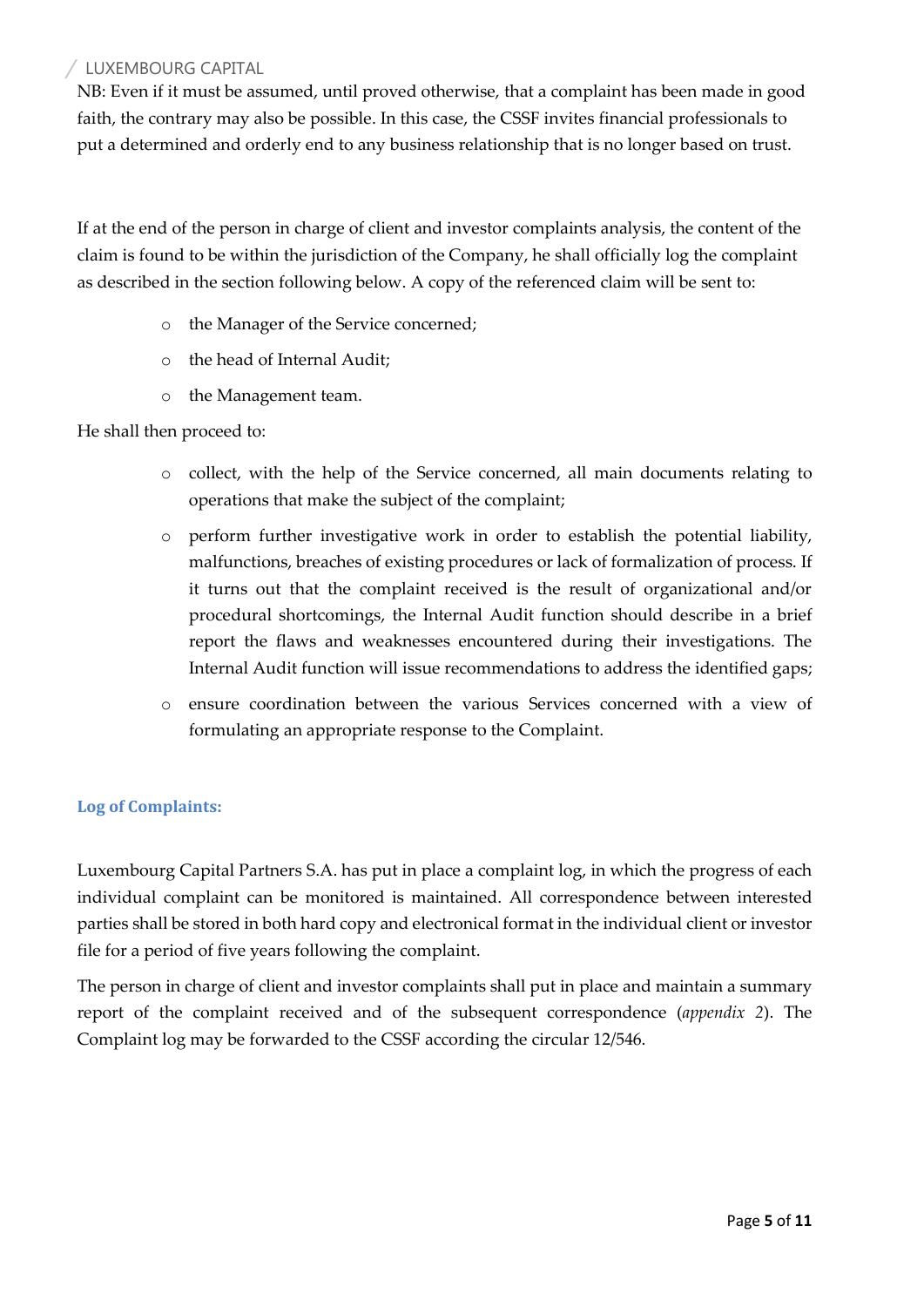#### **Complaint Resolution:**

The person in charge of client and investor complaints shall collect all the necessary information with the help of the relevant Service involved, including technical or legal advices, before drafting a response to the client/ investor. As explained above and depending on the complexity of each situation, the response to the client/ investor shall be drafted within the next business days following receipt of the complaint, or where the complexity of the case makes this impossible, at the earliest possible.

If an indemnity or refund is proposed, this shall be submitted to the **Board**'s formal approval and the latter's response shall then be communicated to the client. The proposed solution will always be in line with the applicable laws and regulations. The client or investor shall be always provided with an answer in writing.

#### **Referral to the CSSF**

Where the client/ investor did not receive an answer or a satisfactory answer within a reasonable period of time referred to above they may file their request with the CSSF within one year after they filed their complaint with Luxembourg Capital Partners S.A.

The request must be filed with the CSSF in writing, by post, by fax or by email (to the address/number available on the CSSF website), or online on the CSSF website. In order to facilitate the filing of a request, the CSSF publishes a form on its website.

The request is supported by a statement of the reasons on which it is based together with the following documents:

- a detailed and chronological statement of the facts underlying the complaint and the steps already taken by the applicant;
- a copy of the prior complaint
- a copy of the answer to the prior complaint or the confirmation by the applicant that s/he did not receive an answer one month after s/he sent his/her prior complaint;
- the statement of the applicant that s/he did not refer the matter to a court, an arbitrator or another out-of-court complaint resolution body in Luxembourg or abroad;
- the agreement of the applicant with the request handling conditions of the CSSF as body responsible for the out-of-court resolution of his/her complaint;
- the express authorisation of the applicant so that the CSSF can transmit its request (including the attachments) as well as any future correspondence or information to the professional concerned by the request;
- a document showing that the person is legally entitled to act so; if applicable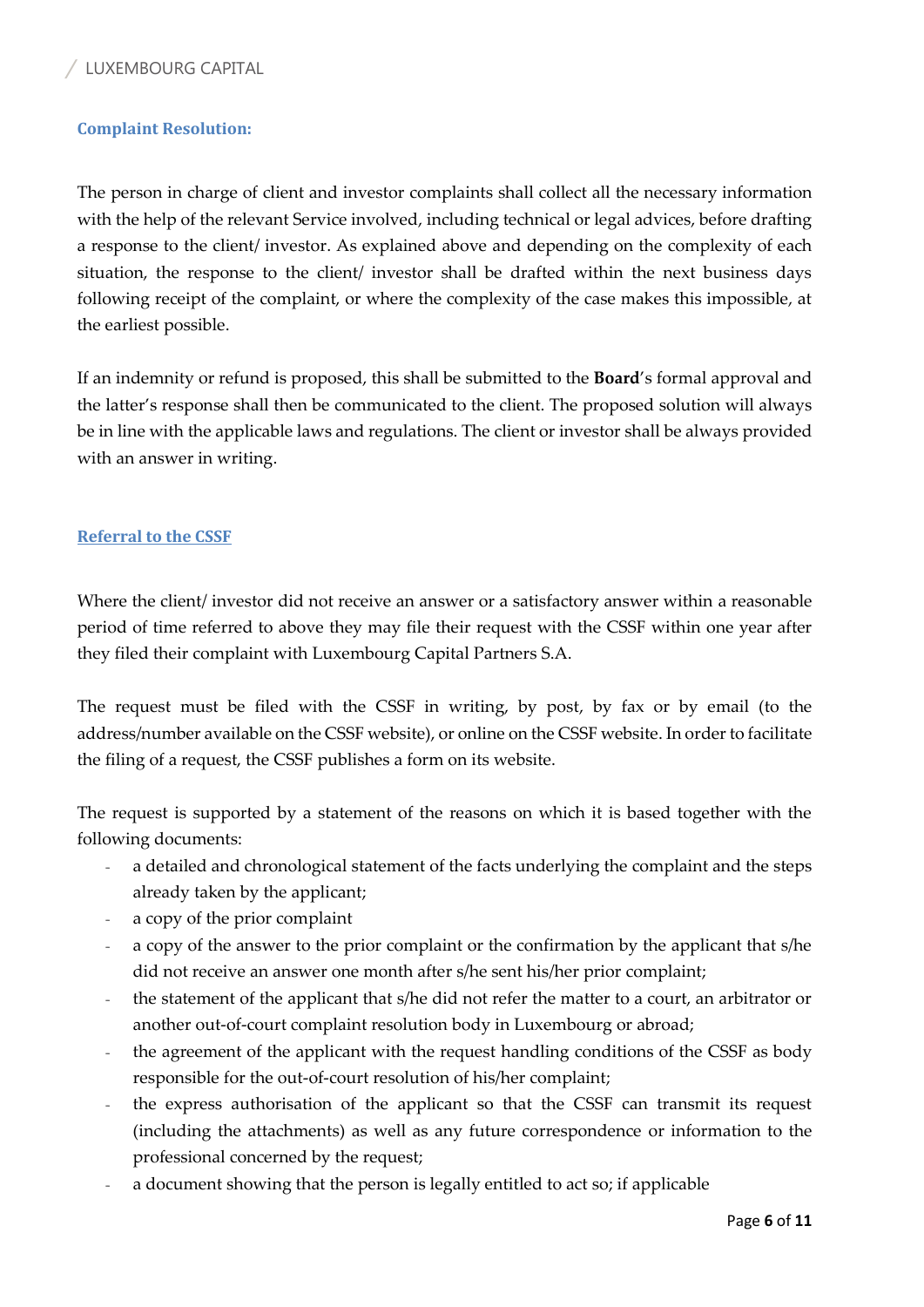a copy of a valid ID document of the applicant (natural person) or, where the applicant is a legal person, of the natural person representing this legal person.

The CSSF may request the production of any other document or information, in any form whatsoever, it deems necessary to handle the request.

Where the CSSF receives a request that meets all the conditions, it shall transmit a copy thereof to Luxembourg Capital Partners S.A., with the request to take position within a period up to one month from the date at which the file was sent. The CSSF shall inform the applicant of such transmission within 90 days.

Where the analysis of the file relating to the request has been completed, the CSSF shall address a conclusion letter to the parties, including the statement of reasons for the position taken. Where the CSSF concludes that the request is totally or partly justified, it shall ask the parties to establish contact with each other.

## **3. External Service Providers**

It can happen that a complaint is introduced to one of the external service providers of the respective Funds administered by Luxembourg Capital Partners S.A. For that purpose, Luxembourg Capital Partners S.A. maintains effective organisational and administrative arrangements, including reporting and access to information, with a view to taking all necessary steps to handle complaints properly.

In all circumstances, Luxembourg Capital Partners S.A. aims to ensure that complaints are treated with care, in a consistent way, verifiable and within a reasonable period of time.

All counterparties are contractually obliged to escalate without delay to the Company any complaint received from clients/ investors, and to provide assistance to Luxembourg Capital Partners S.A. until the final resolution of the complaint. The person in charge of client and investor complaints should receive either by email or by fax a copy of any complaint received by external providers referred to above.

Such complaint will be registered in the Complaint Log, indicating that it was received through an external service provider.

### **4. Controls**

The person in charge of client and investor complaints shall ensure that the present procedure is applied by the members of staff of Luxembourg Capital Partners S.A.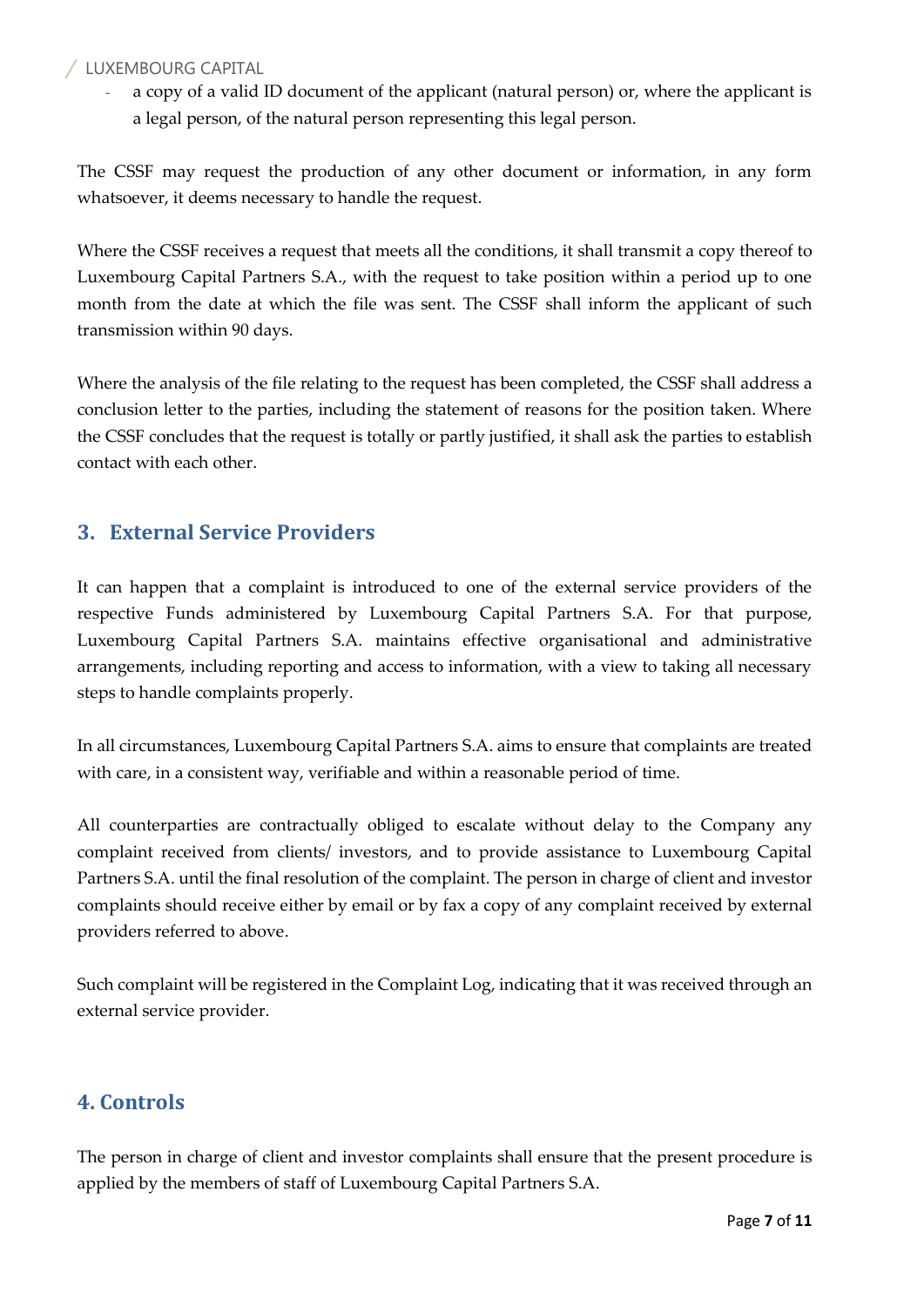Every time a complaint is received, he shall report to the Board of Directors on the specifics of the complaint received and on the actions taken. In his report to the Board, he shall underline the lessons learnt and shall propose mitigation measures to prevent the reoccurrence of similar future complaints. The implementation of the mitigation measures should be further monitored by him.

## **5. Complaints Handling procedure publication**

Luxembourg Capital Partners S.A. shall publish the details of this Complaints Handling procedure including the information on CSSF acting as an out-of-court complaint resolution body in a clear, comprehensible and easily accessible manner, via its website www.luxembourgcapital.lu and where appropriate, in its brochures, leaflets and contractual documents.

**Date: June 1st, 2017**

Signature: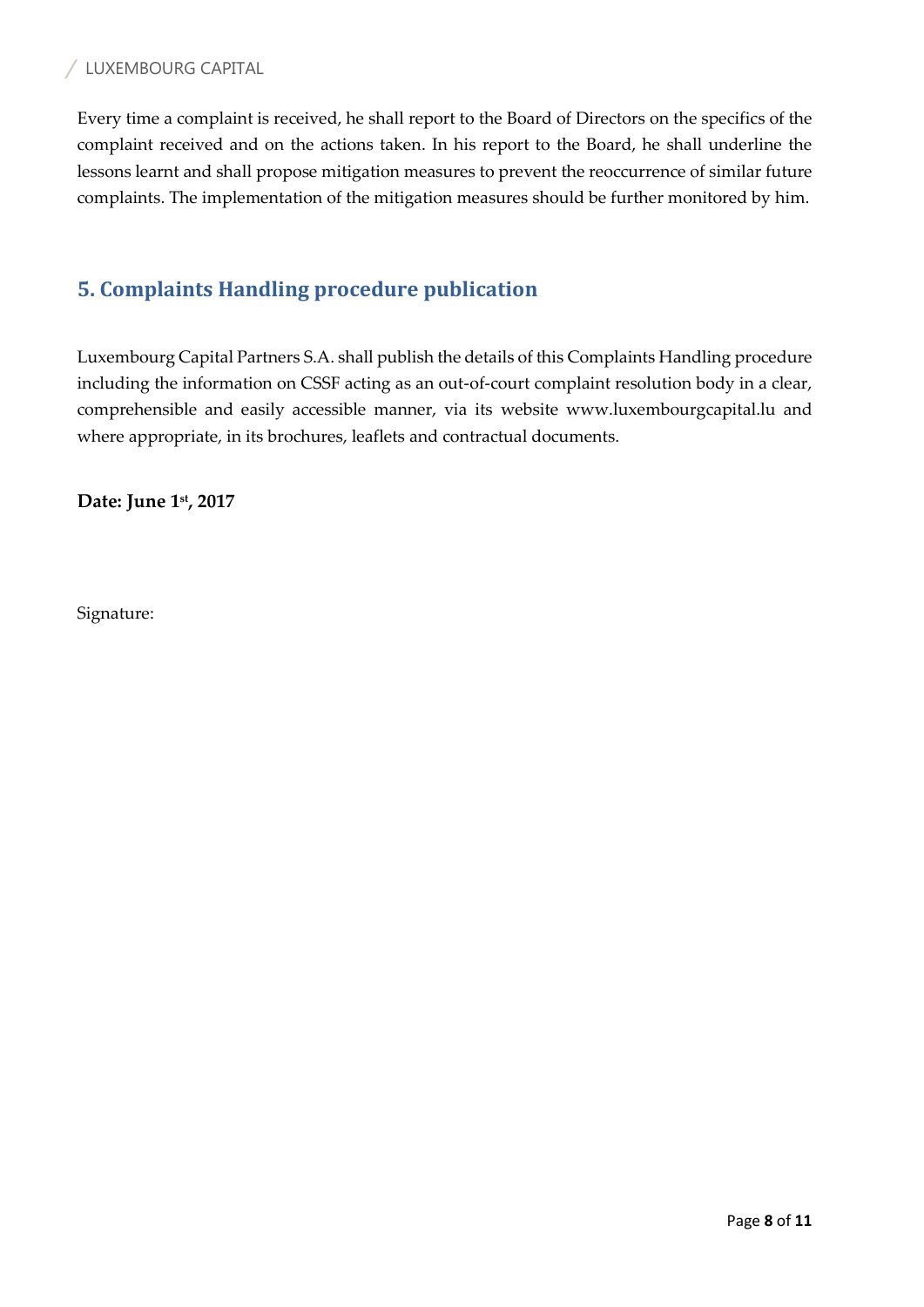# **Appendix 1: Complaint Filing Form**

*(to be completed by the person in charge of client and investor complaints)*

| Internal reference number                                                                               |                                                                                                                                 |  |  |  |  |  |
|---------------------------------------------------------------------------------------------------------|---------------------------------------------------------------------------------------------------------------------------------|--|--|--|--|--|
|                                                                                                         | Name:                                                                                                                           |  |  |  |  |  |
| Details of claimant (client/<br>investor)                                                               | Address:                                                                                                                        |  |  |  |  |  |
|                                                                                                         | Phone number:                                                                                                                   |  |  |  |  |  |
|                                                                                                         | Email address:                                                                                                                  |  |  |  |  |  |
| Name of the Fund concerned                                                                              |                                                                                                                                 |  |  |  |  |  |
| Date of receiving the complaint<br>and any additional relevant<br>correspondence                        |                                                                                                                                 |  |  |  |  |  |
|                                                                                                         | Letter<br>П                                                                                                                     |  |  |  |  |  |
| Received by                                                                                             | Fax<br>П.                                                                                                                       |  |  |  |  |  |
|                                                                                                         | Email<br>$\Box$                                                                                                                 |  |  |  |  |  |
| Date of sending out the<br>acknowledgement of receipt                                                   | □                                                                                                                               |  |  |  |  |  |
| Date of incident                                                                                        | $\Box$                                                                                                                          |  |  |  |  |  |
| Type of activity/ product under<br>scrutiny                                                             | □                                                                                                                               |  |  |  |  |  |
| Name of member of staff /<br>Service/ Service Provider (if<br>applicable) concerned by the<br>complaint | $\Box$                                                                                                                          |  |  |  |  |  |
| Reasons for the complaint                                                                               |                                                                                                                                 |  |  |  |  |  |
| Value of investment                                                                                     |                                                                                                                                 |  |  |  |  |  |
| Financial prejudice to mitigate                                                                         | $\Box$                                                                                                                          |  |  |  |  |  |
| General observations                                                                                    | This is Luxembourg Capital Partners S.A. mistake<br>$\Box$<br>This is not Luxembourg Capital Partners S.A.<br>$\Box$<br>mistake |  |  |  |  |  |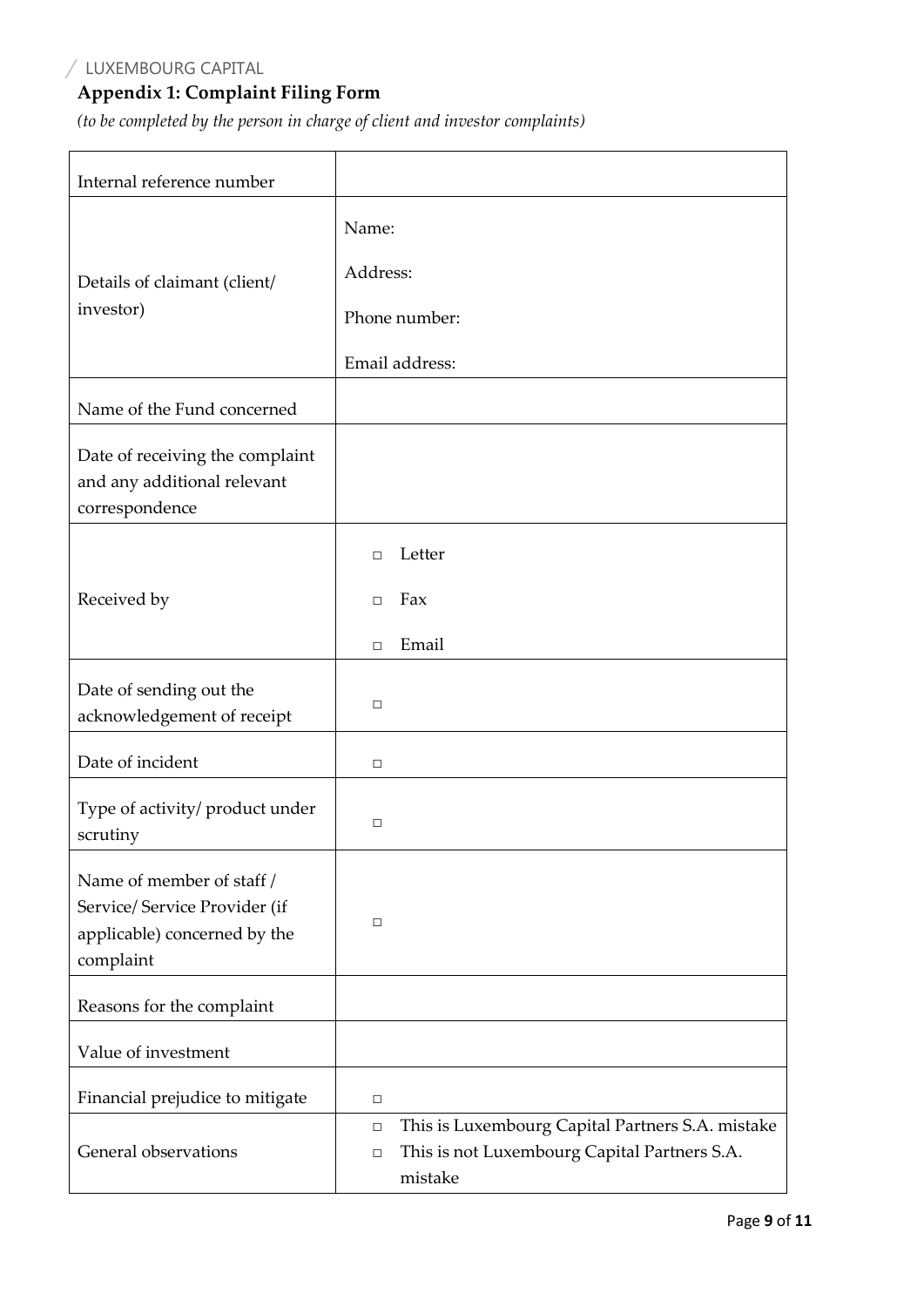| LUXEMBOURG CAPITAL                                    |  |
|-------------------------------------------------------|--|
| Solution/Action taken                                 |  |
| Lesson learned                                        |  |
| Date of communicating<br>Luxembourg Capital Partners' |  |
| final answer to the claimant                          |  |
| Person in charge of client and<br>investor complaints |  |
| Date & Signature                                      |  |